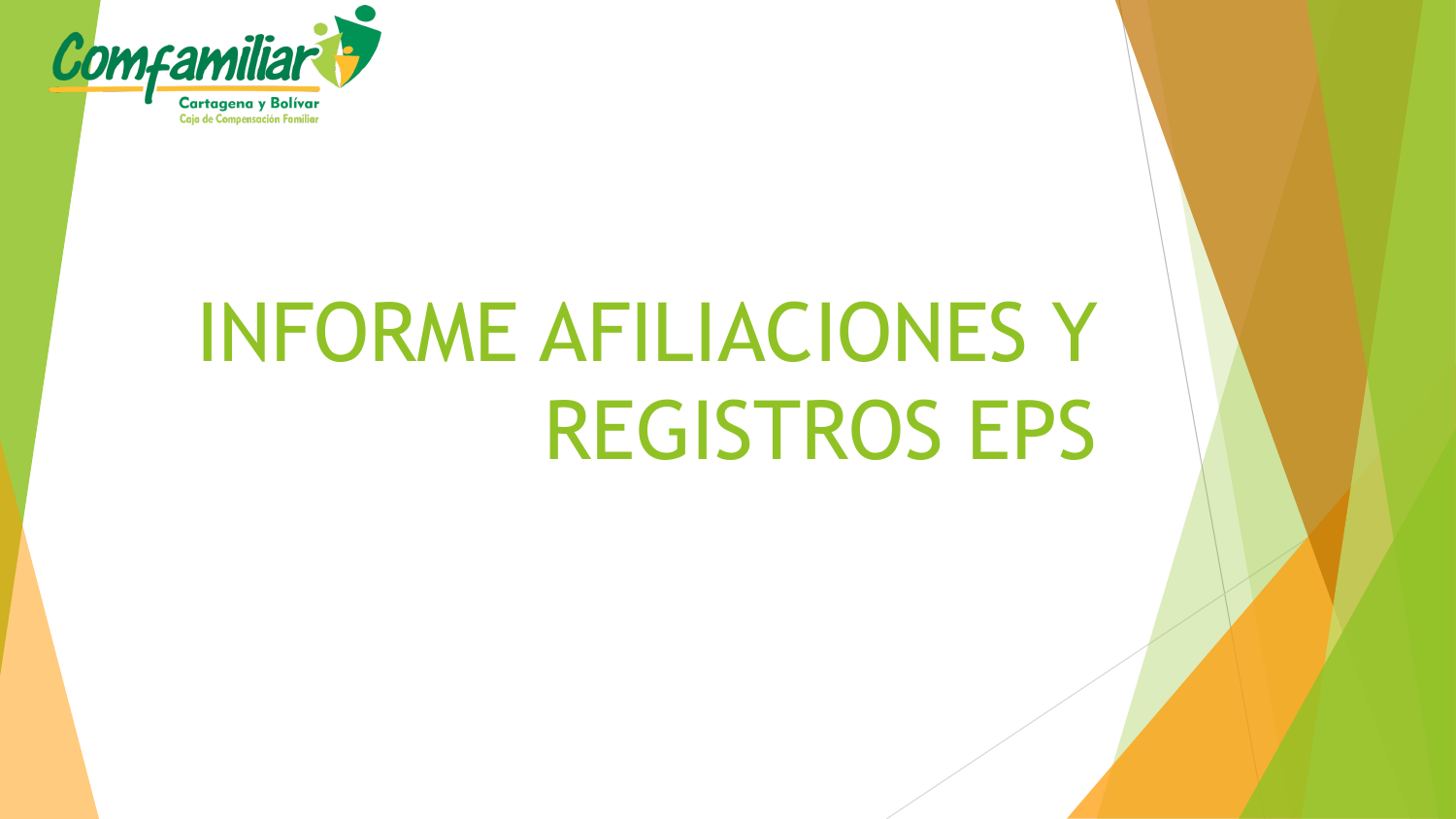# AFILIACIONES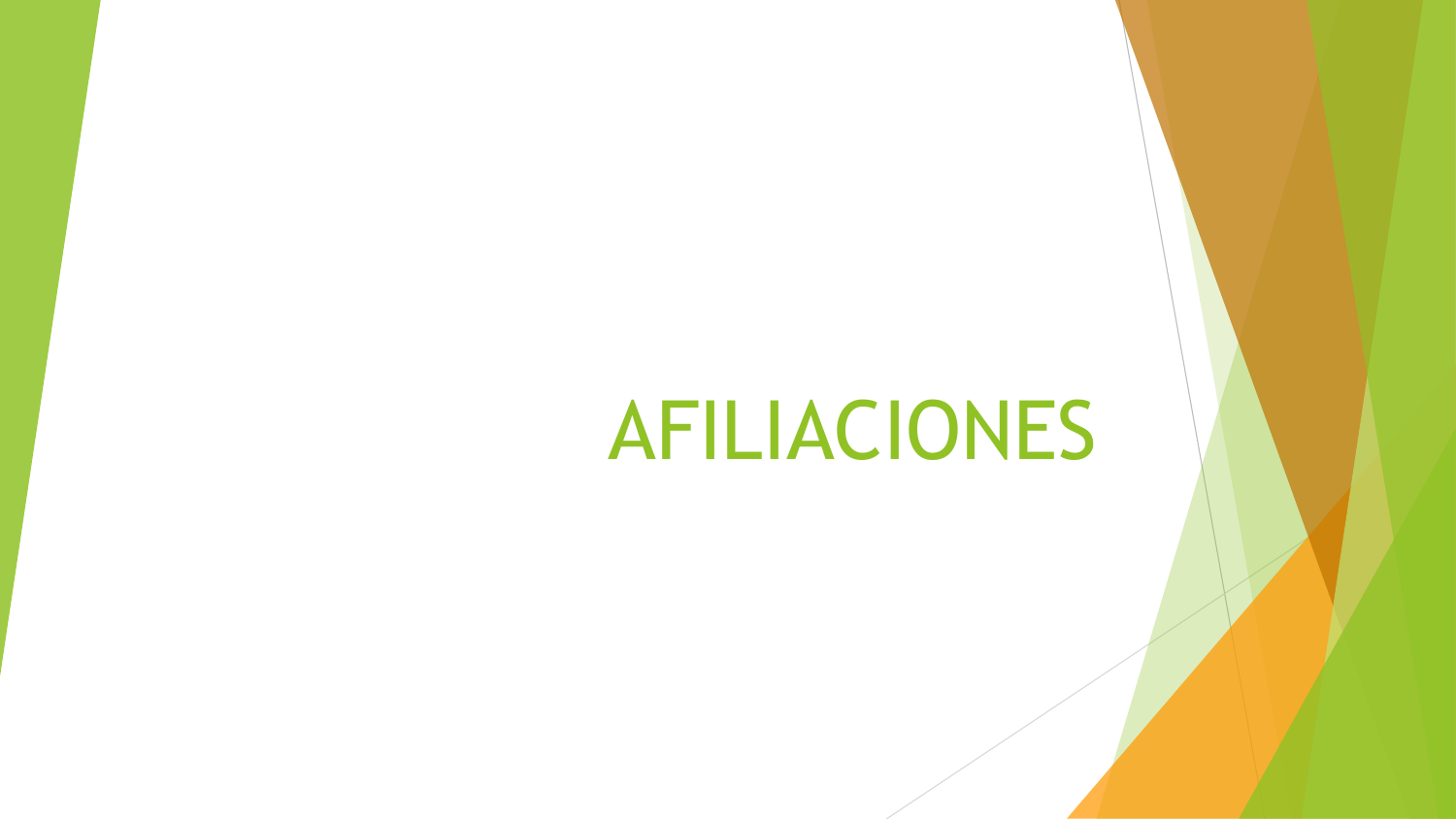# AFILIACIONES COMFAMILIAR EPS DEPARTAMANTO BOLIVAR 2019

|                        |                       |                |                         |                |                |                |                          |                |               |                    |     |                  |                  | <b>Total</b> |
|------------------------|-----------------------|----------------|-------------------------|----------------|----------------|----------------|--------------------------|----------------|---------------|--------------------|-----|------------------|------------------|--------------|
| año                    | <b>MUNICIPIOS</b>     | <b>ENERO</b>   | FEBRERO MARZO           |                | <b>ABRIL</b>   | <b>MAYO</b>    | <b>JUNIO</b>             | <b>JULIO</b>   | <b>AGOSTO</b> | SEPTIEMBRE OCTUBRE |     | <b>NOVIEMBRE</b> | <b>DICIEMBRE</b> | general      |
|                        | 2019 CARTAGENA        | 372            | 1088                    | 364            | 112            | 125            | 614                      | 119            | 105           | 89                 | 125 | 86               | 52               | 3251         |
|                        | <b>ARJONA</b>         | 11             | 11                      | 1              | 9              | 12             | 3                        | 7              | 6             | 6                  | 8   | 3                | 0                | 77           |
|                        | <b>ARROYO HONDO</b>   |                | 5                       | $\overline{2}$ |                | 6              | $\overline{2}$           | 5              | 3             | 3                  |     | $\mathbf 0$      | 0                | 29           |
|                        | <b>CLEMENCIA</b>      | 8              | 13                      | 5              | 6              | 4              | 4                        |                | 8             | $\overline{4}$     | 12  | 3                | 0                | 68           |
|                        | <b>MAGANGUE</b>       | 16             | 14                      | 23             | 19             | 6              | $\overline{\phantom{a}}$ | 27             | 22            | 13                 | 14  | 8                | 0                | 164          |
|                        | <b>MAHATES</b>        | 10             | 14                      | 13             | 5              | 4              | 4                        | 3              | 4             | $\overline{4}$     | 6   |                  | 0                | 68           |
|                        | <b>MARGARITA</b>      | 3              | $6\phantom{1}6$         | 3              |                | $\mathbf 0$    |                          |                |               | 4                  |     | 0                | 0                | 24           |
|                        | <b>MARIA LA BAJA</b>  | 4              | 14                      | 7              | 3              | 3              | 3                        | 7              | 9             | 9                  | 11  |                  |                  | 72           |
|                        | <b>MOMPOX</b>         | 4              | 6                       | 8              | $\overline{2}$ |                | 6                        | 3              | 6             | 6                  | 9   | 4                | 0                | 58           |
|                        | <b>MORALES</b>        | $\overline{2}$ | $\mathbf{1}$            | $\pmb{0}$      | $\mathbf{0}$   |                | $\overline{2}$           | 0              | 3             | 1                  | 2   | $\mathbf 0$      | 0                | 12           |
|                        | <b>SAN CRISTOBAL</b>  | $\mathbf{0}$   | $\mathbf 0$             | 0              | $\mathbf{0}$   |                | $\mathbf{0}$             | $\mathbf{0}$   | 0             | $\mathbf 0$        | 0   |                  | 0                |              |
|                        | <b>SAN ESTANISLAO</b> | 6              | $\overline{\mathbf{4}}$ | 3              | $\overline{2}$ | $\mathbf 0$    | 3                        |                |               | $\overline{2}$     | 0   | $\mathbf 0$      | 0                | 22           |
|                        | <b>SAN FERNANDO</b>   | 8              | 17                      | 5              | 6              | 5              | 5                        | 6              | 0             | 19                 | 8   | $\overline{2}$   | 0                | 81           |
|                        | <b>SANTA CATALINA</b> |                | $\overline{4}$          | 9              |                |                |                          | 4              |               | $\overline{4}$     | 0   | 3                | 0                | 45           |
|                        | <b>SIMITI</b>         | 4              | $\overline{4}$          | 10             | 3              | 6              | 3                        | $\overline{2}$ |               |                    | 3   | 3                | $\Omega$         | 41           |
|                        | <b>TALAIGUA NUEVO</b> | 0              | $\mathbf{0}$            | $\mathbf 1$    | 0              | $\mathbf 0$    | $\mathbf 0$              | 0              |               |                    |     | 3                | 0                | 9            |
|                        | <b>TURBACO</b>        | 6              | 8                       | 7              | 8              | $\overline{3}$ | 5                        | 5              | 9             | 9                  | 6   | 6                |                  | 73           |
|                        | <b>TURBANA</b>        |                |                         |                |                |                |                          | 0              | 2             |                    | 0   |                  |                  | 15           |
| <b>Total</b><br>2019   |                       | 465            | 1210                    | 462            | 182            | 187            | 662                      | 192            | 185           | 177                | 209 | 125              | 55               | 4111         |
| <b>Total</b><br>genera |                       |                |                         |                |                |                |                          |                |               |                    |     |                  |                  |              |
|                        |                       | 465            | 1210                    | 462            | 182            | 187            | 662                      | 192            | 185           | 177                | 209 | 125              | 55               | 4111         |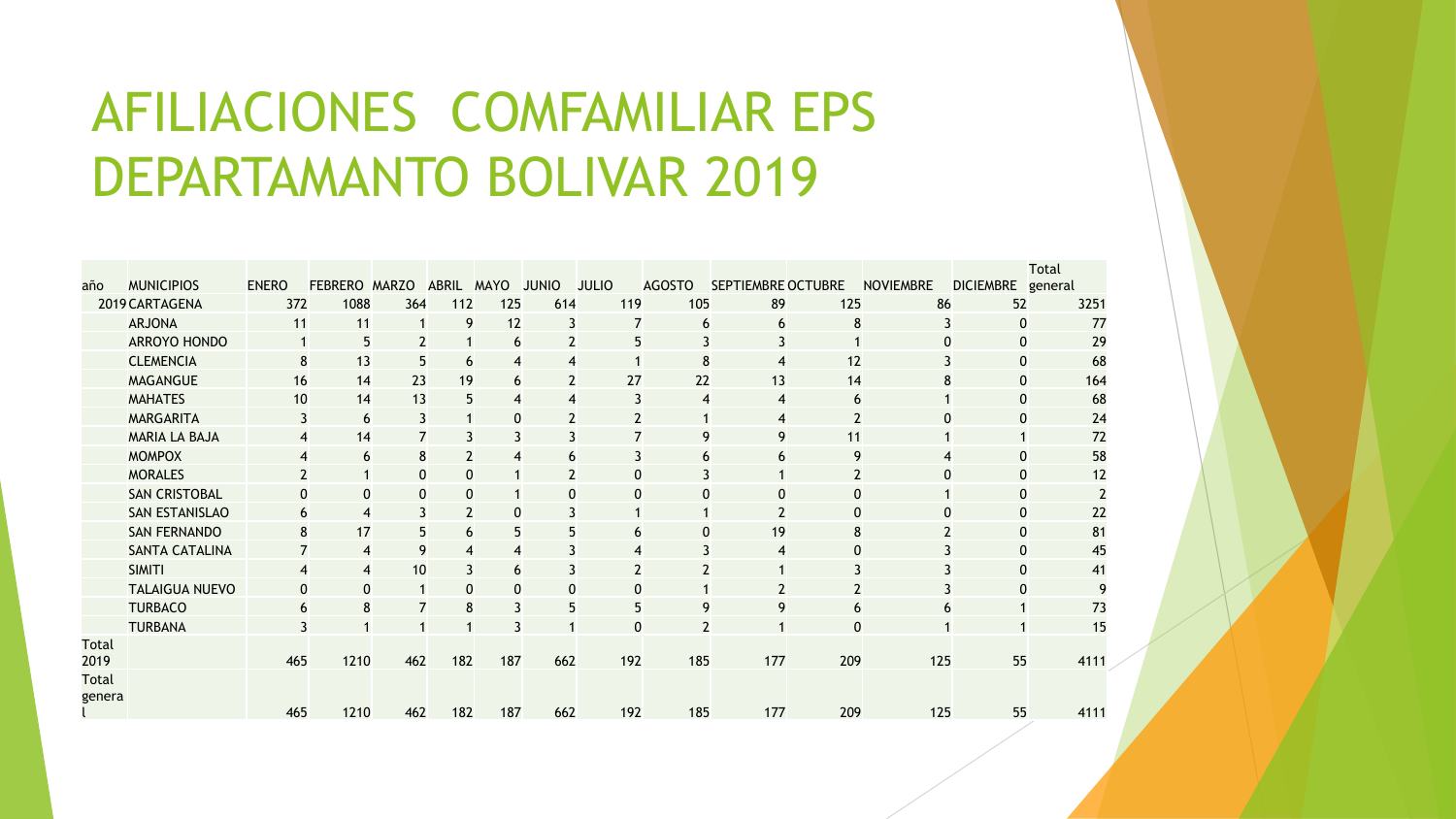## **AFILIACIONES I TRIMESTRE 2019**

| AÑO                      | <b>MUNICIPIOS</b>     | <b>ENERO</b>            | <b>FEBRERO</b>          | <b>MARZO</b>            | <b>TOTAL TRIMESTRE</b>  |
|--------------------------|-----------------------|-------------------------|-------------------------|-------------------------|-------------------------|
|                          | 2019 CARTAGENA        | 372                     | 1088                    | 364                     | 1824                    |
|                          | <b>ARJONA</b>         | 11                      | 11                      | 1                       | 23                      |
|                          | <b>ARROYO HONDO</b>   | 1                       | 5                       | $\overline{2}$          | 8                       |
|                          | <b>CLEMENCIA</b>      | 8                       | 13                      | 5                       | 26                      |
|                          | <b>MAGANGUE</b>       | 16                      | 14                      | 23                      | 53                      |
|                          | <b>MAHATES</b>        | 10                      | 14                      | 13                      | 37                      |
|                          | <b>MARGARITA</b>      | $\overline{3}$          | 6                       | $\overline{3}$          | 12                      |
|                          | <b>MARIA LA BAJA</b>  | $\overline{\mathbf{4}}$ | 14                      | 7                       | 25                      |
|                          | <b>MOMPOX</b>         | $\overline{4}$          | 6                       | 8                       | 18                      |
|                          | <b>MORALES</b>        | $\overline{2}$          | $\mathbf{1}$            | $\mathbf 0$             | $\overline{\mathbf{3}}$ |
|                          | <b>SAN CRISTOBAL</b>  | $\mathbf 0$             | $\overline{0}$          | $\mathbf 0$             | $\mathbf 0$             |
|                          | <b>SAN ESTANISLAO</b> | 6                       | $\overline{\mathbf{4}}$ | $\overline{\mathbf{3}}$ | 13                      |
|                          | <b>SAN FERNANDO</b>   | 8                       | 17                      | 5                       | 30                      |
|                          | <b>SANTA CATALINA</b> | 7                       | $\overline{\mathbf{4}}$ | 9                       | 20                      |
|                          | <b>SIMITI</b>         | $\overline{4}$          | $\overline{\mathbf{4}}$ | 10                      | 18                      |
|                          | <b>TALAIGUA NUEVO</b> | $\mathbf 0$             | $\mathbf 0$             | $\mathbf{1}$            | $\mathbf{1}$            |
|                          | <b>TURBACO</b>        | 6                       | 8                       | $\overline{7}$          | 21                      |
|                          | <b>TURBANA</b>        | $\overline{\mathbf{3}}$ | $\mathbf{1}$            | $\mathbf{1}$            | 5                       |
| <b>Total</b><br>Trimestr |                       |                         |                         |                         |                         |
| e                        |                       | 465                     | 1210                    | 462                     | 2137                    |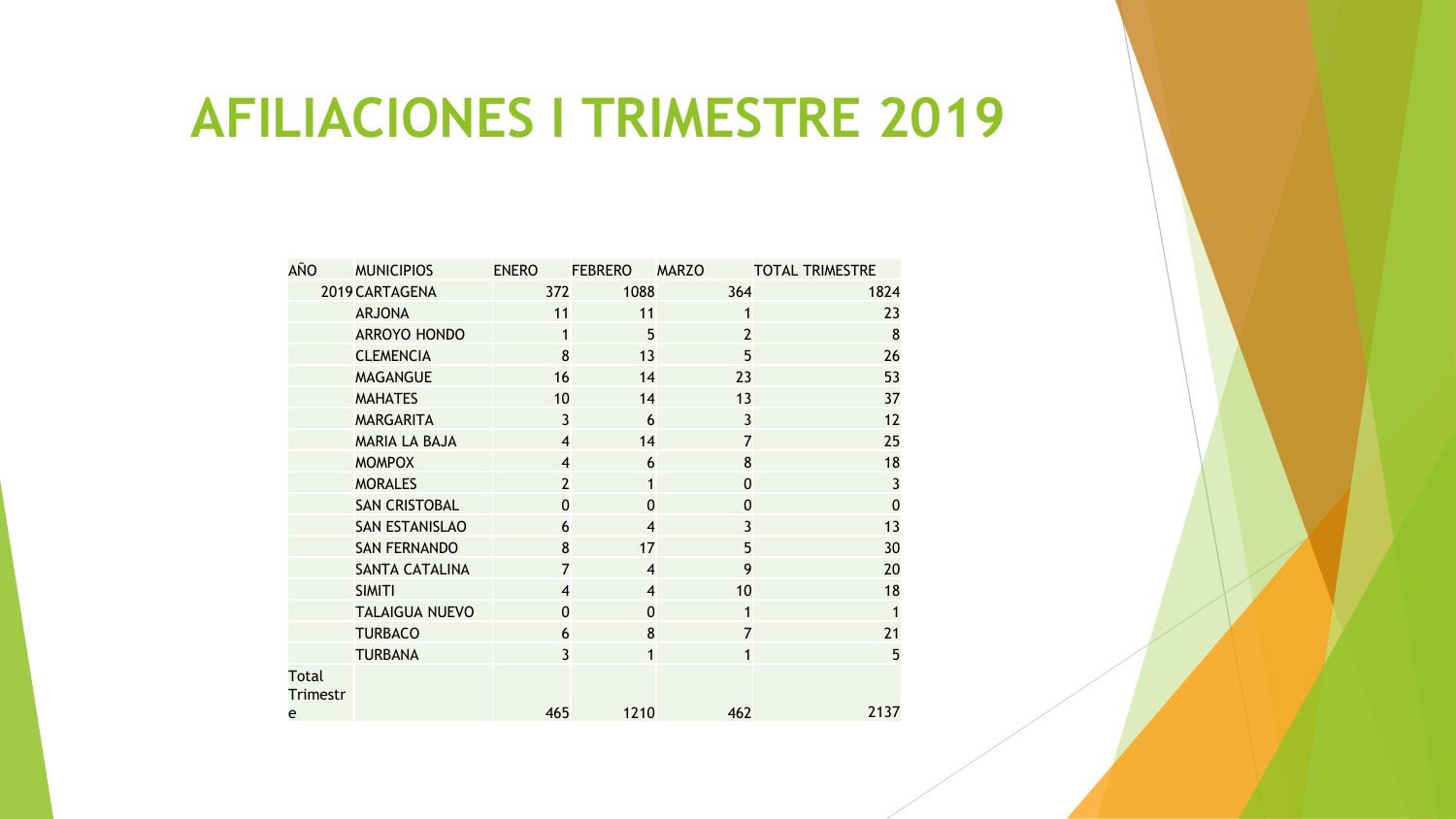### GARFICA DE AFILIACIONES I TRIMESTRE 2019

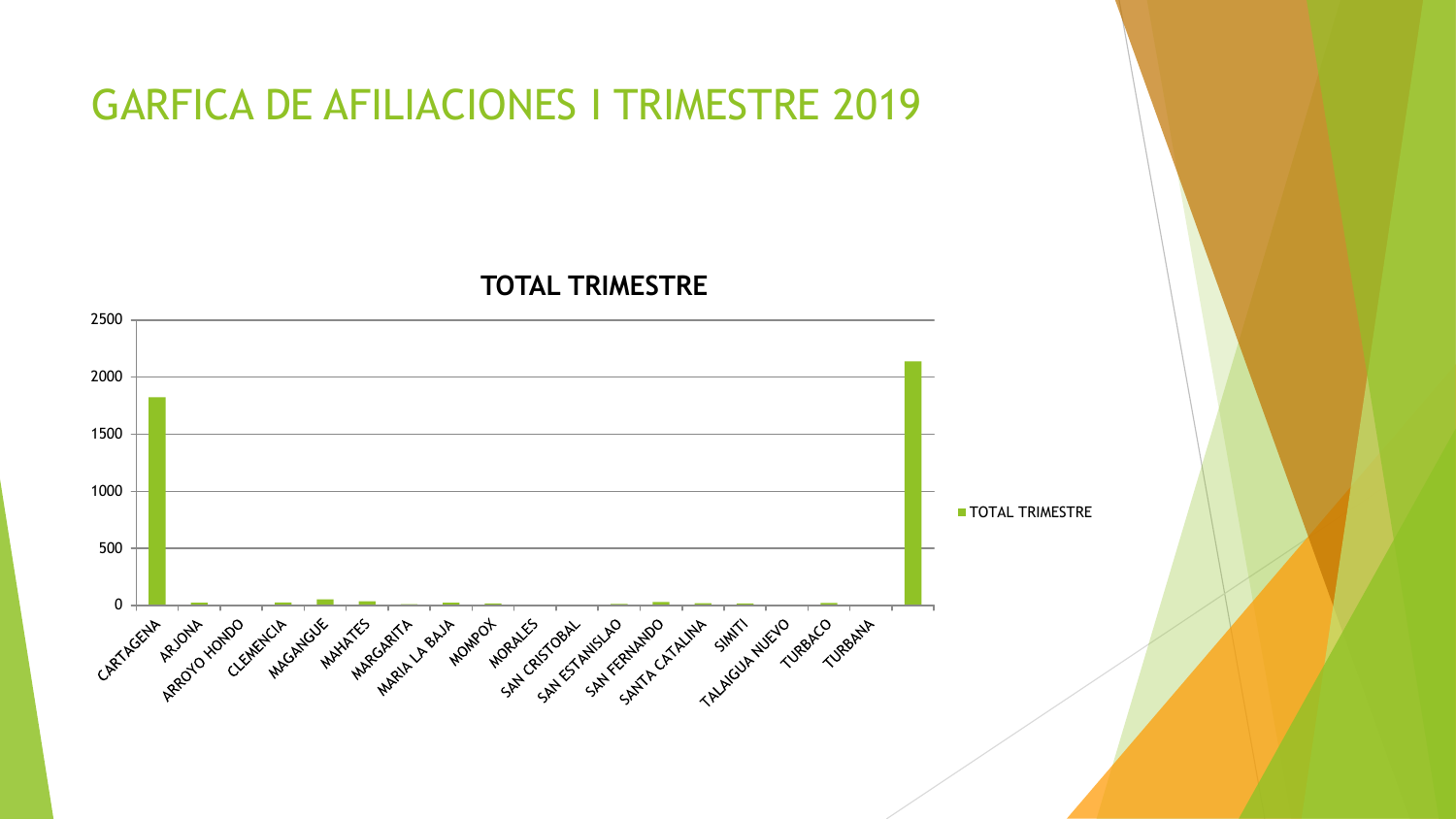## **AFILIACIONES II TRIMESTRE 2019**

| AÑO                      | <b>MUNICIPIOS</b>     | <b>ABRIL</b>   | <b>MAYO</b>    | <b>JUNIO</b>            | <b>TOTAL TRIMESTRE</b>  |
|--------------------------|-----------------------|----------------|----------------|-------------------------|-------------------------|
|                          | 2019 CARTAGENA        | 112            | 125            | 614                     | 851                     |
|                          | <b>ARJONA</b>         | 9              | 12             | 3                       | 24                      |
|                          | <b>ARROYO HONDO</b>   | 1              | 6              | $\overline{2}$          | 9                       |
|                          | <b>CLEMENCIA</b>      | 6              | $\overline{4}$ | $\overline{\mathbf{4}}$ | 14                      |
|                          | <b>MAGANGUE</b>       | 19             | 6              | $\overline{2}$          | 27                      |
|                          | <b>MAHATES</b>        | 5              | $\overline{4}$ | $\overline{\mathbf{4}}$ | 13                      |
|                          | <b>MARGARITA</b>      | 1              | $\overline{0}$ | $\overline{2}$          | $\overline{\mathbf{3}}$ |
|                          | <b>MARIA LA BAJA</b>  | $\overline{3}$ | $\overline{3}$ | $\overline{3}$          | 9                       |
|                          | <b>MOMPOX</b>         | $\overline{2}$ | $\overline{4}$ | 6                       | 12                      |
|                          | <b>MORALES</b>        | $\overline{0}$ | $\mathbf{1}$   | $\overline{2}$          | $\overline{3}$          |
|                          | <b>SAN CRISTOBAL</b>  | $\overline{0}$ | 1              | $\overline{0}$          | $\overline{1}$          |
|                          | <b>SAN ESTANISLAO</b> | $\overline{2}$ | $\mathbf 0$    | $\overline{3}$          | $\overline{5}$          |
|                          | <b>SAN FERNANDO</b>   | 6              | 5              | 5                       | 16                      |
|                          | <b>SANTA CATALINA</b> | $\overline{4}$ | $\overline{4}$ | $\overline{3}$          | 11                      |
|                          | <b>SIMITI</b>         | $\overline{3}$ | 6              | $\overline{3}$          | 12                      |
|                          | <b>TALAIGUA NUEVO</b> | $\overline{0}$ | $\overline{0}$ | $\overline{0}$          | $\overline{0}$          |
|                          | <b>TURBACO</b>        | 8              | $\overline{3}$ | 5                       | 16                      |
|                          | <b>TURBANA</b>        | $\mathbf{1}$   | $\overline{3}$ | $\mathbf{1}$            | 5                       |
| <b>Total</b><br>trimestr |                       |                |                |                         |                         |
| e                        |                       | 182            | 187            | 662                     | 1031                    |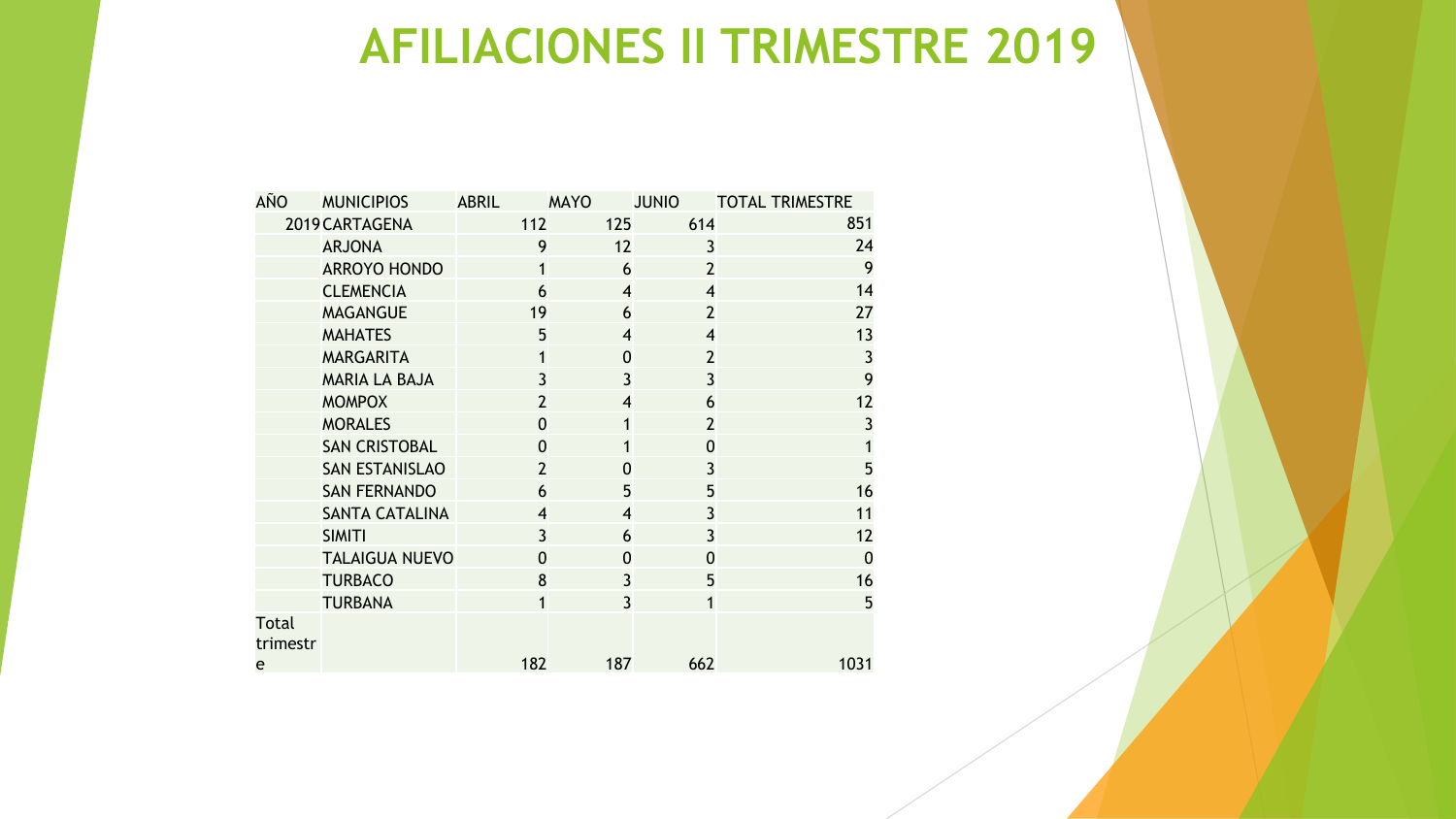## GRAFICA DE AFILIACIONES II TRIMESTRE 2019

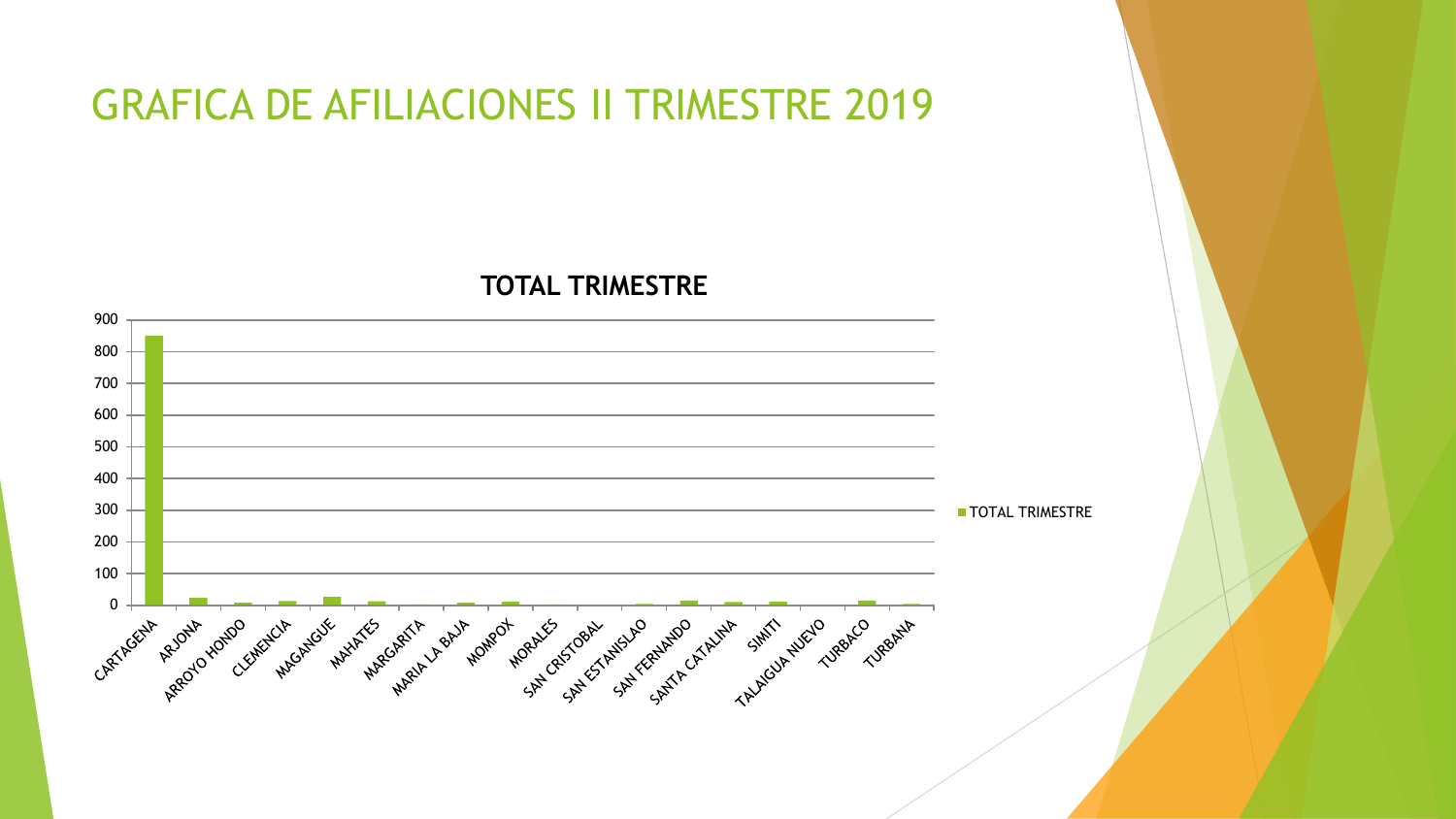# **AFILIACIONES III TRIMESTRE 2019**

.

| <b>AÑO</b>              | <b>MUNICIPIOS</b>     | <b>JULIO</b>   | <b>AGOSTO</b>           | <b>SEPTIEMBRE</b>       | <b>TOTAL TRIMESTRE</b> |
|-------------------------|-----------------------|----------------|-------------------------|-------------------------|------------------------|
|                         | 2019 CARTAGENA        | 119            | 105                     | 89                      | 313                    |
|                         | <b>ARJONA</b>         | $\overline{7}$ | 6                       | 6                       | 19                     |
|                         | <b>ARROYO HONDO</b>   | 5              | $\overline{3}$          | $\overline{3}$          | 11                     |
|                         | <b>CLEMENCIA</b>      | 1              | 8                       | $\overline{4}$          | 13                     |
|                         | <b>MAGANGUE</b>       | 27             | 22                      | 13                      | 62                     |
|                         | <b>MAHATES</b>        | 3              | $\overline{\mathbf{4}}$ | $\overline{4}$          | 11                     |
|                         | <b>MARGARITA</b>      | $\overline{2}$ | $\mathbf{1}$            | $\overline{4}$          | $\overline{7}$         |
|                         | <b>MARIA LA BAJA</b>  | $\overline{7}$ | 9                       | 9                       | 25                     |
|                         | <b>MOMPOX</b>         | $\overline{3}$ | 6                       | 6                       | 15                     |
|                         | <b>MORALES</b>        | $\mathbf 0$    | $\overline{3}$          | 1                       | $\overline{4}$         |
|                         | <b>SAN CRISTOBAL</b>  | $\mathbf 0$    | $\mathbf 0$             | $\mathbf 0$             | $\mathbf 0$            |
|                         | <b>SAN ESTANISLAO</b> | $\mathbf{1}$   | $\mathbf{1}$            | $\overline{2}$          | $\overline{4}$         |
|                         | <b>SAN FERNANDO</b>   | 6              | $\mathbf 0$             | 19                      | 25                     |
|                         | <b>SANTA CATALINA</b> | $\overline{4}$ | $\overline{3}$          | $\overline{\mathbf{4}}$ | 11                     |
|                         | <b>SIMITI</b>         | $\overline{2}$ | $\overline{2}$          | 1                       | 5                      |
|                         | <b>TALAIGUA NUEVO</b> | $\mathbf 0$    | $\mathbf{1}$            | $\overline{2}$          | $\overline{3}$         |
|                         | <b>TURBACO</b>        | 5              | 9                       | 9                       | 23                     |
|                         | <b>TURBANA</b>        | $\mathbf 0$    | $\overline{2}$          | 1                       | $\overline{3}$         |
| <b>Tota</b><br>Trimestr |                       |                |                         |                         |                        |
| e 2019                  |                       | 192            | 185                     | 177                     | 554                    |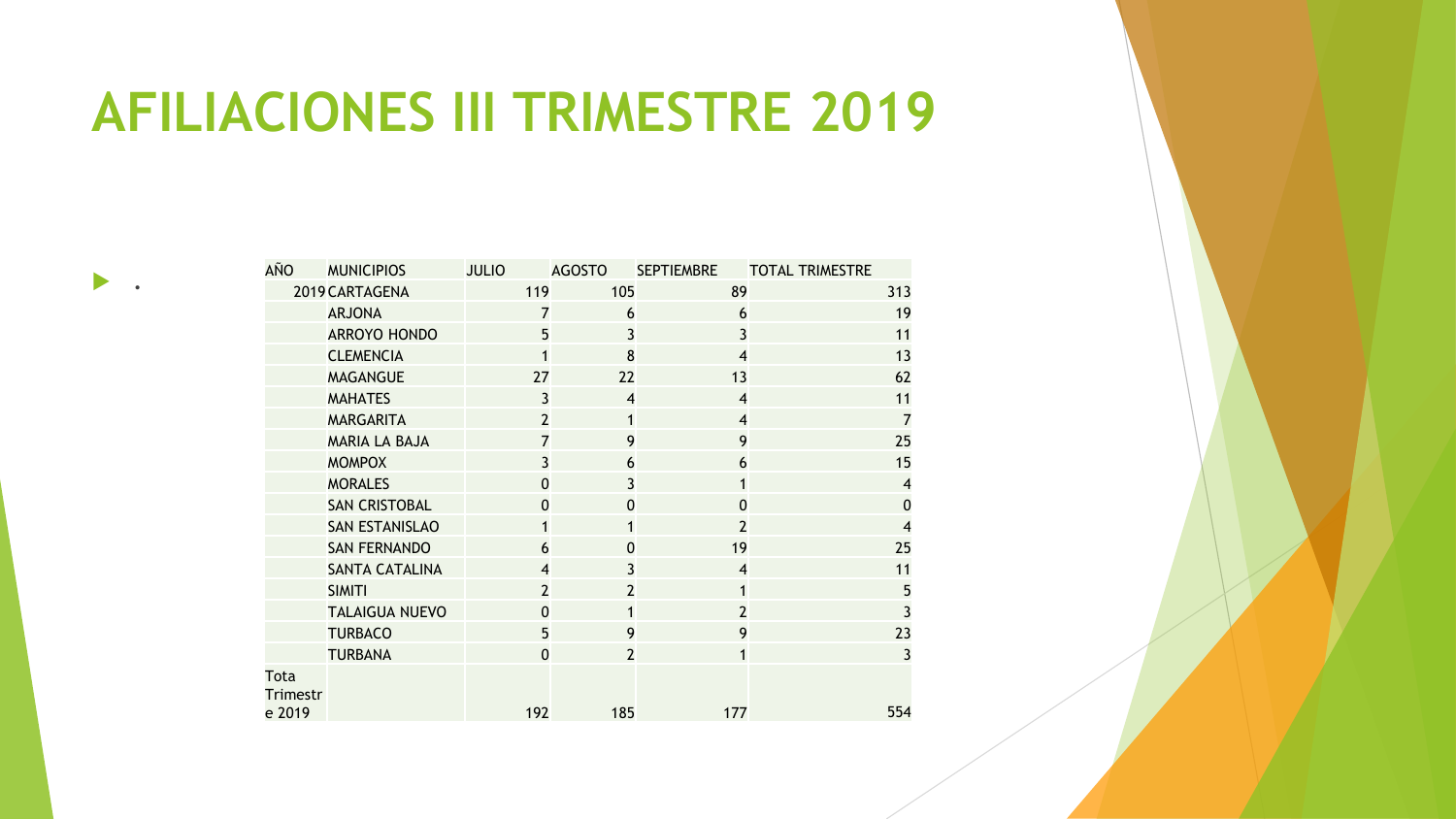### GRAFRICA DE AFILIACIONES III TRIMESTRE 2019

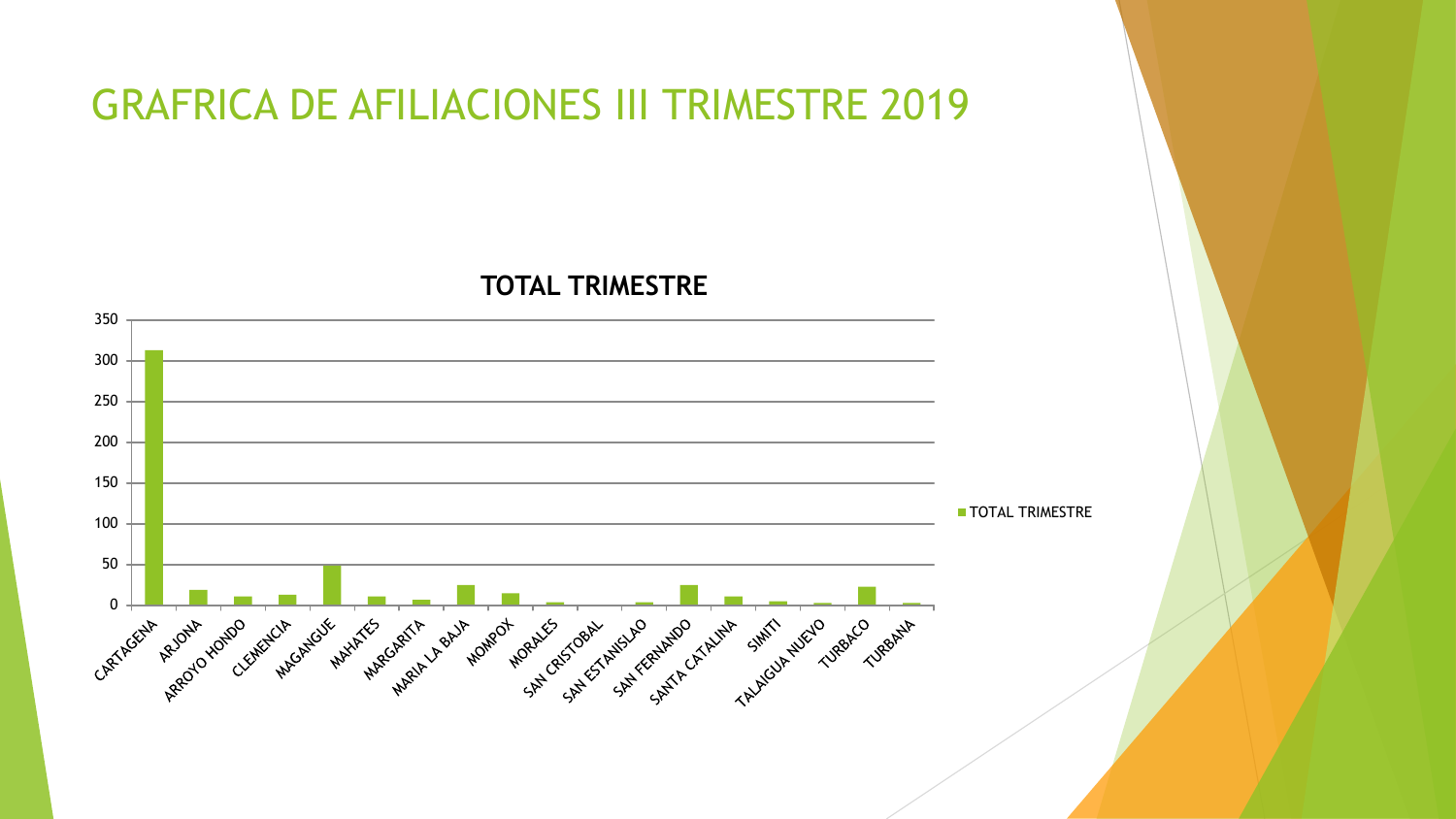## **AFILIACIONES IV TRIMESTRE 2019**

| año                    | <b>MUNICIPIOS</b>     | <b>OCTUBRE</b> | <b>NOVIEMBRE</b> | <b>DICIEMBRE</b> | Total general   |
|------------------------|-----------------------|----------------|------------------|------------------|-----------------|
|                        | 2019 CARTAGENA        | 125            | 86               | 52               | 263             |
|                        | <b>ARJONA</b>         | 8              | 3                | $\mathbf 0$      | 11              |
|                        | <b>ARROYO HONDO</b>   | 1              | $\mathbf 0$      | $\mathbf 0$      | $\mathbf{1}$    |
|                        | <b>CLEMENCIA</b>      | 12             | $\overline{3}$   | $\overline{0}$   | 15              |
|                        | <b>MAGANGUE</b>       | 14             | 8                | 0                | 22              |
|                        | <b>MAHATES</b>        | 6              | 1                | $\overline{0}$   | $\overline{7}$  |
|                        | <b>MARGARITA</b>      | $\overline{2}$ | $\mathbf 0$      | $\overline{0}$   | $\overline{2}$  |
|                        | <b>MARIA LA BAJA</b>  | 11             | 1                |                  | 13              |
|                        | <b>MOMPOX</b>         | 9              | $\overline{4}$   | $\overline{0}$   | 13              |
|                        | <b>MORALES</b>        | $\overline{2}$ | $\mathbf 0$      | $\mathbf 0$      | $\overline{2}$  |
|                        | <b>SAN CRISTOBAL</b>  | $\mathbf 0$    | $\mathbf{1}$     | $\mathbf 0$      | $\mathbf{1}$    |
|                        | <b>SAN ESTANISLAO</b> | $\Omega$       | $\mathbf{0}$     | 0                | $\Omega$        |
|                        | <b>SAN FERNANDO</b>   | 8              | $\overline{2}$   | $\mathbf 0$      | 10              |
|                        | <b>SANTA CATALINA</b> | $\mathbf 0$    | $\overline{3}$   | $\mathbf 0$      | 3               |
|                        | <b>SIMITI</b>         | 3              | 3                | 0                | $6\phantom{1}6$ |
|                        | <b>TALAIGUA NUEVO</b> | $\overline{2}$ | 3                | 0                | 5               |
|                        | <b>TURBACO</b>        | 6              | 6                | 1                | 13              |
|                        | <b>TURBANA</b>        | $\mathbf 0$    | 1                |                  | $\overline{2}$  |
| <b>Total Trimestre</b> |                       | 209            | 125              | 55               | 389             |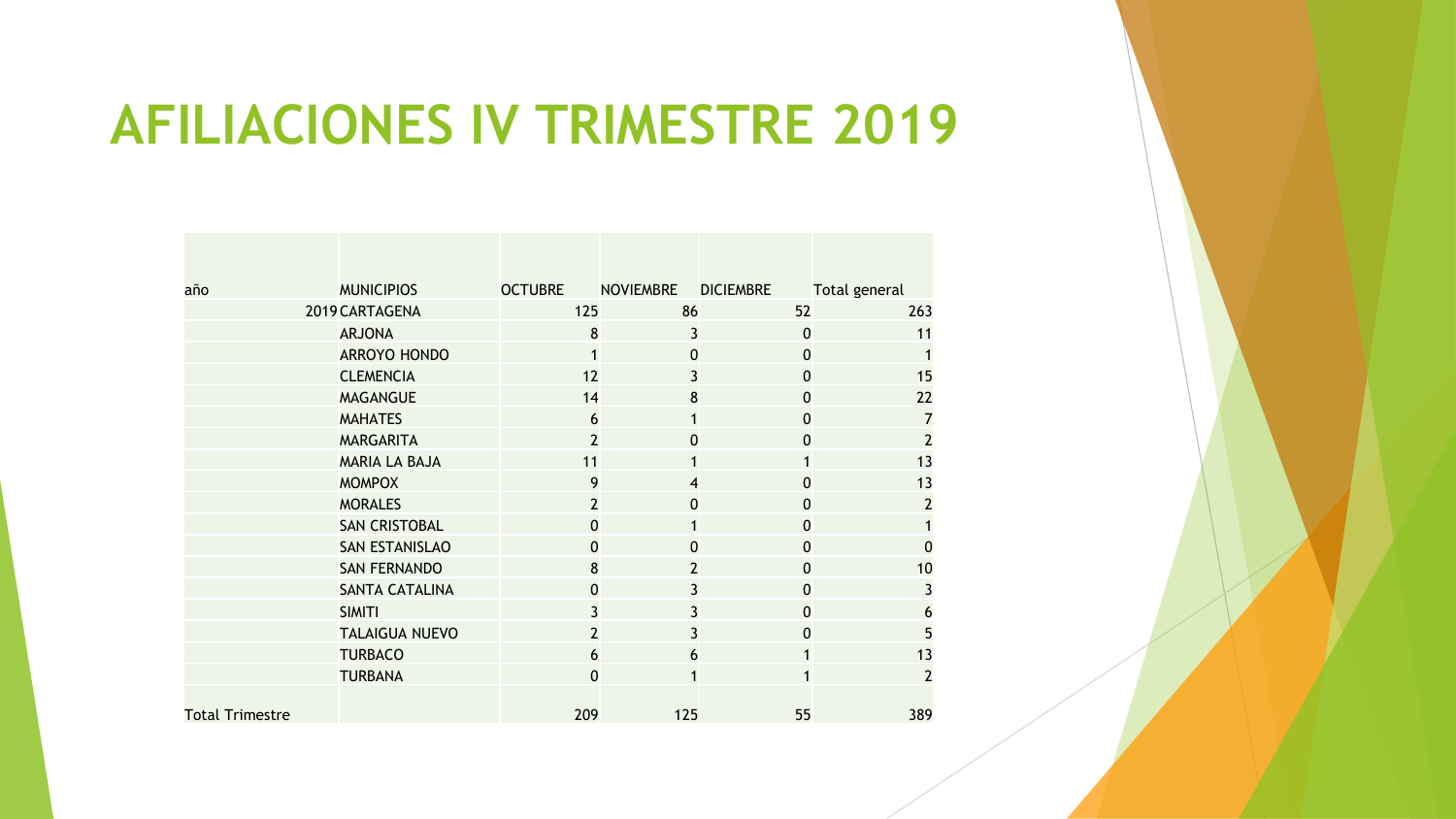## **GRAFICA DE AFILIACIONES IV TRIMESTRE**

![](_page_10_Figure_2.jpeg)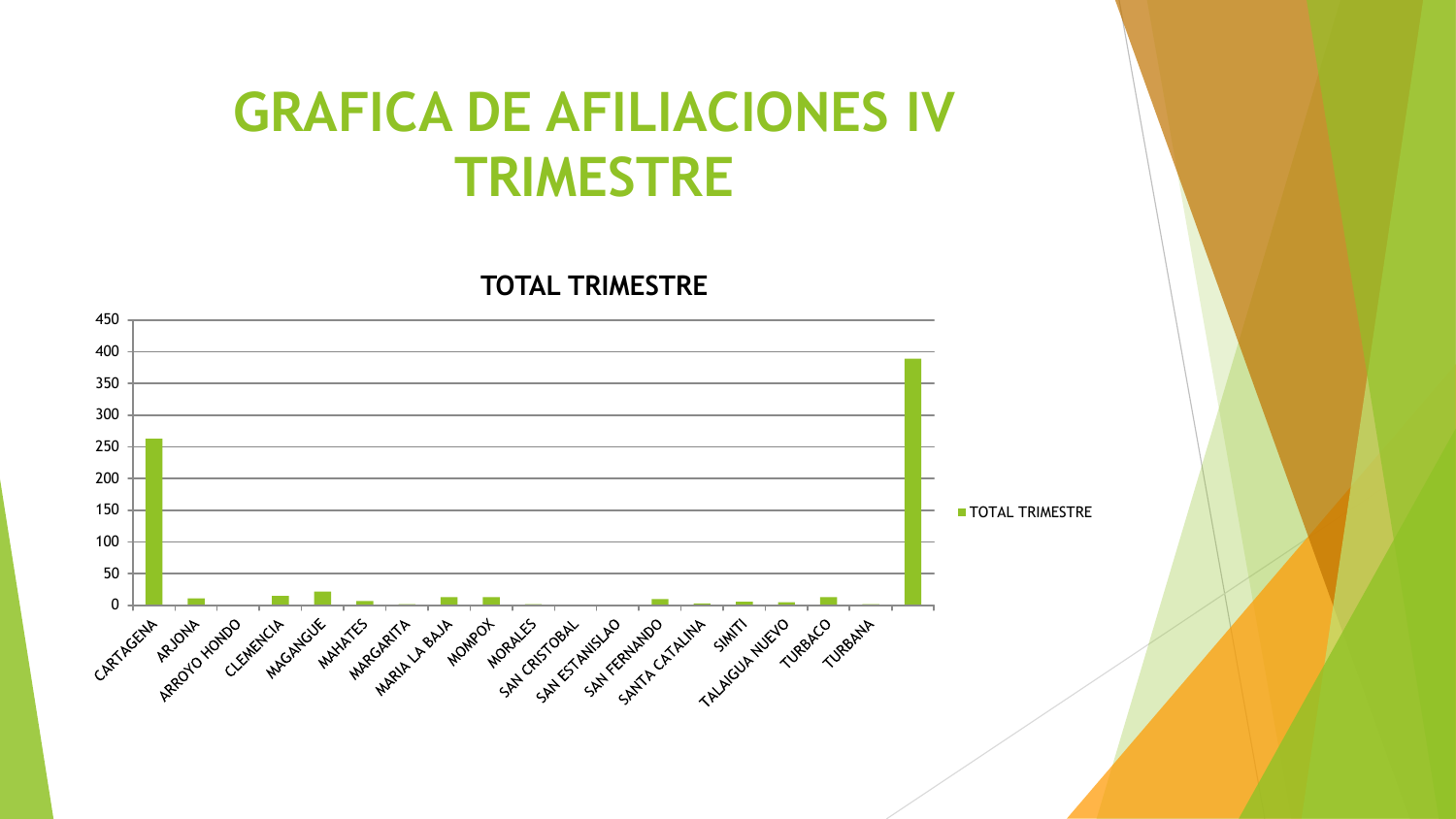# TRASLADOS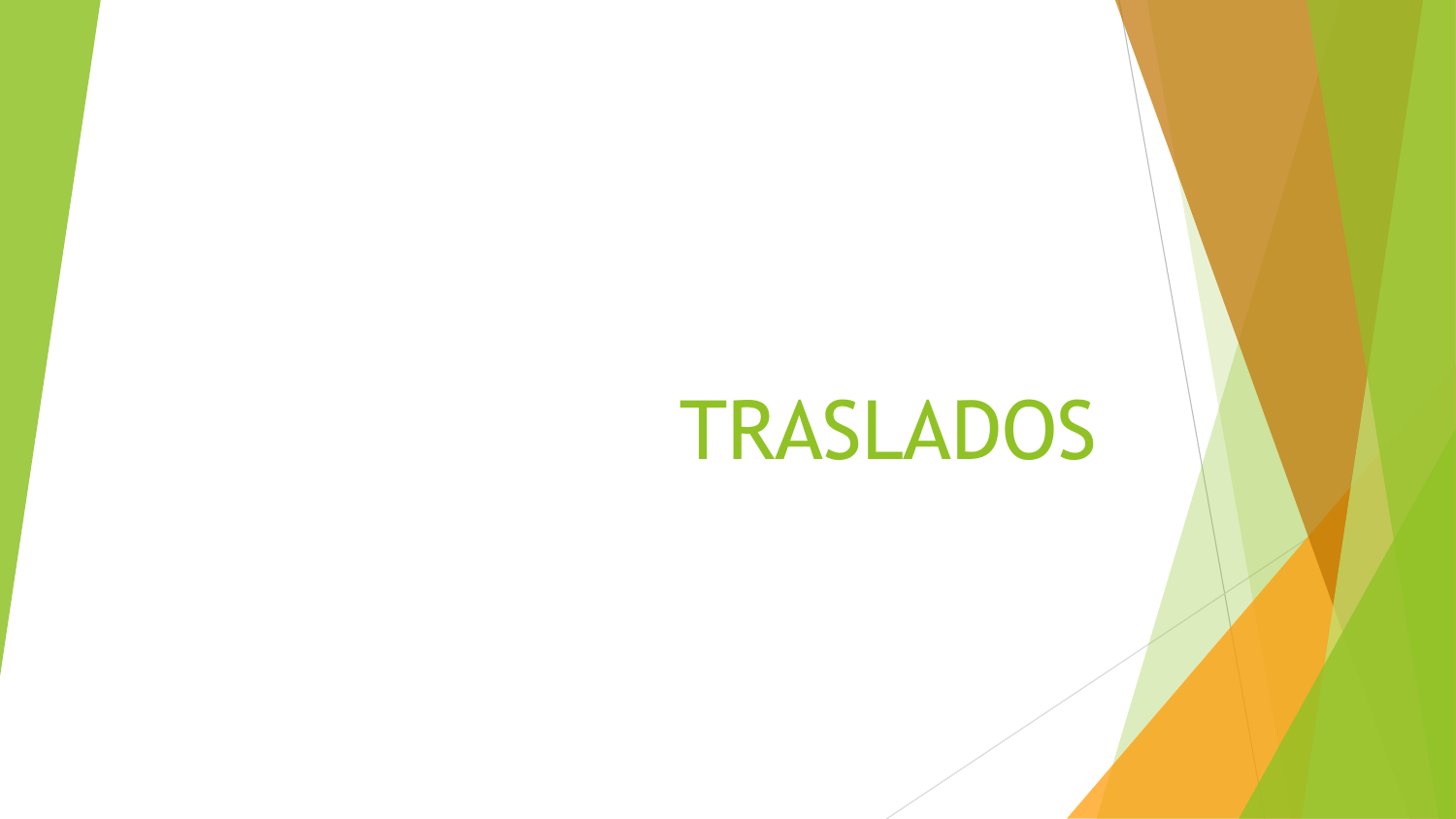## TRASLADO DE COMFAMILIAR A OTRAS EPS I TRIMESTRE 2019

|                          |                |                |                | <b>TOTAL</b>   |
|--------------------------|----------------|----------------|----------------|----------------|
| <b>MUNICIPIO</b>         | <b>ENERO</b>   | <b>FEBRERO</b> | <b>MARZO</b>   | <b>GENERAL</b> |
| <b>CARTAGENA</b>         | 322            | 181            | 837            | 1.340          |
| <b>ARJONA</b>            | 88             | 124            | 131            | 343            |
| <b>ARROYO HONDO</b>      | $\overline{7}$ | 16             | 14             | 37             |
| <b>CLEMENCIA</b>         | 11             | 28             | 24             | 63             |
| <b>MAGANGUE</b>          | 83             | 95             | 140            | 318            |
| <b>MAHATES</b>           | 40             | 160            | 73             | 273            |
| <b>MARGARITA</b>         | 31             | 14             | 19             | 64             |
| <b>MARIA LA BAJA</b>     | 67             | 109            | 125            | 301            |
| <b>MOMPOS</b>            | 102            | 47             | 69             | 218            |
| <b>MORALES</b>           | 1              | 4              | $\overline{7}$ | 12             |
| <b>SAN CRISTOBAL</b>     | $\overline{2}$ | 10             | 5              | 17             |
| SAN ESTANISLAO DE KOTSKA | 20             | 34             | 61             | 115            |
| <b>SAN FERNANDO</b>      | 9              | 5              | 11             | 25             |
| <b>SANTA CATALINA</b>    | 5              | 17             | 49             | 71             |
| <b>SIMITI</b>            | 37             | 63             | 65             | 165            |
| <b>TALAIGUA NUEVO</b>    | 12             | 13             | 24             | 49             |
| <b>TURBACO</b>           | 85             | 139            | 224            | 448            |
| <b>TURBANA</b>           | 36             | 89             | 69             | 194            |
| <b>TOTAL TRIMESTRE</b>   | 958            | 1148           | 1947           | 4.053          |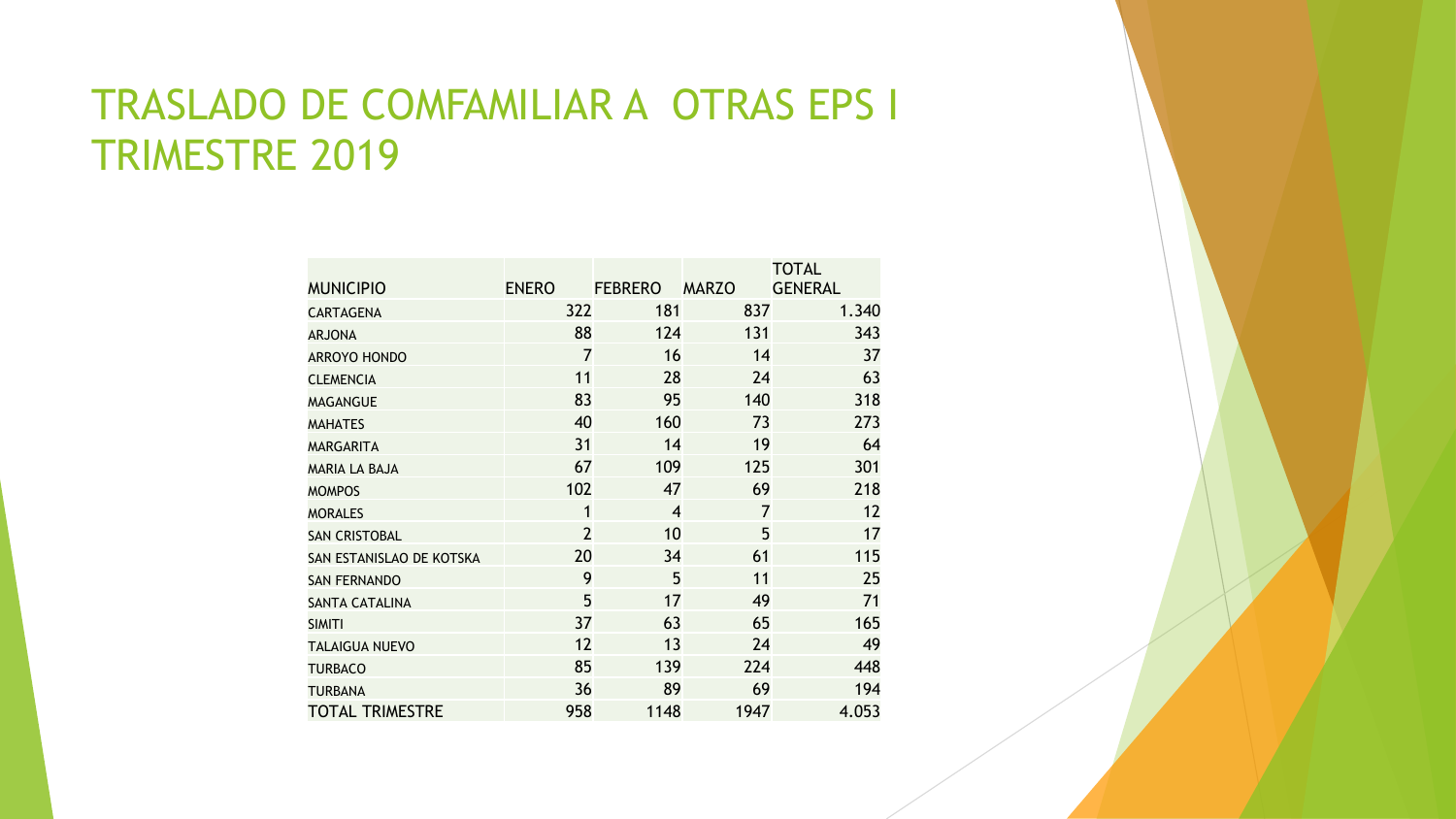## GRAFICO DE TRASLADO DE COMFAMILIAR A OTRAS EPS I TRIMESTRE 2019

![](_page_13_Figure_2.jpeg)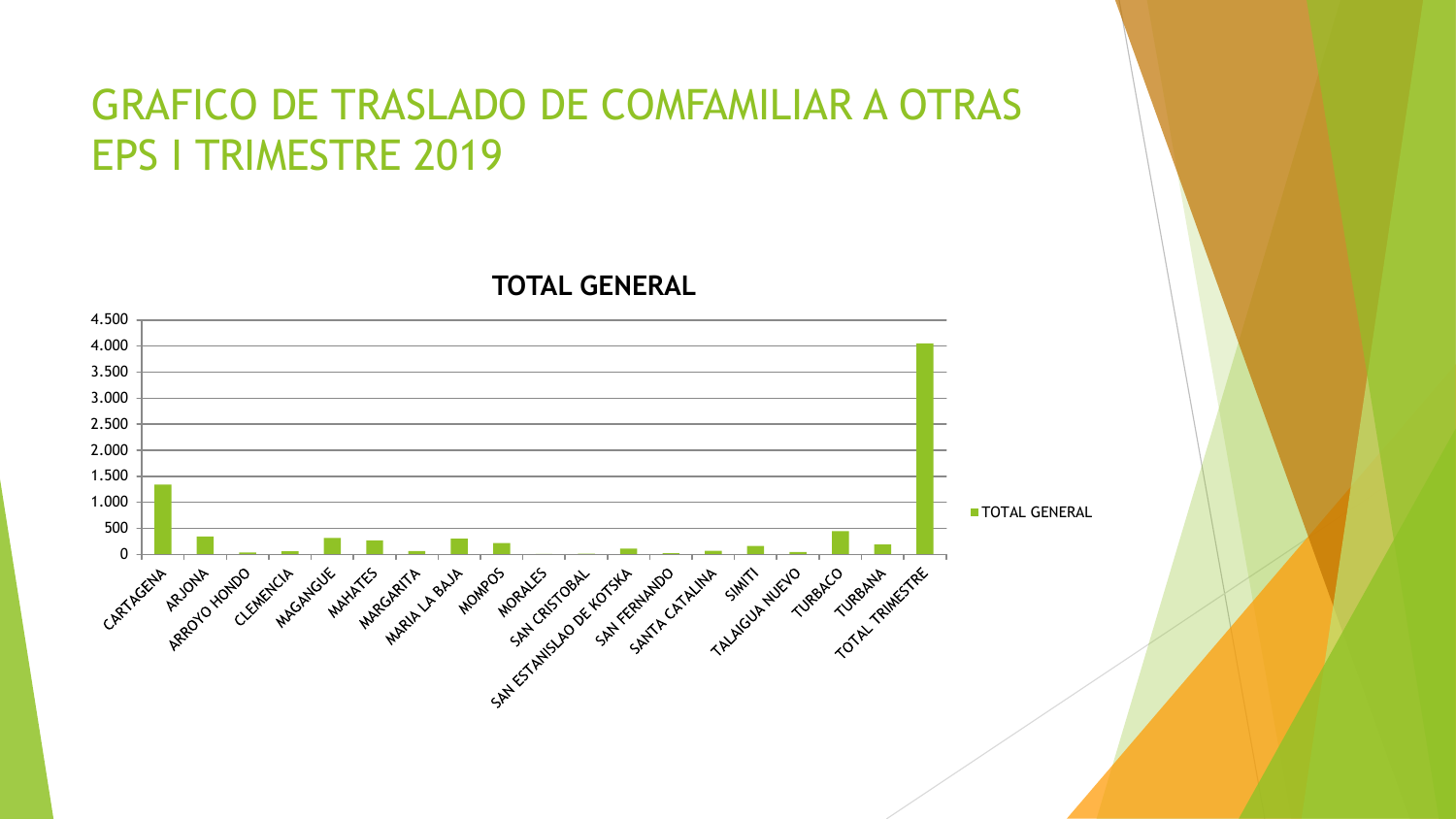# TRASLADO DE COMFAMILIAR A OTRAS EPS II TRIMESTRE 2019

|                          |                |             |              | <b>TOTAL</b>   |
|--------------------------|----------------|-------------|--------------|----------------|
| <b>MUNICIPIO</b>         | <b>ABRIL</b>   | <b>MAYO</b> | <b>JUNIO</b> | <b>GENERAL</b> |
| <b>CARTAGENA</b>         | 827            | 853         | 259          | 1.939          |
| <b>ARJONA</b>            | 69             | 42          | 187          | 298            |
| <b>ARROYO HONDO</b>      | 10             | 26          | 38           | 74             |
| <b>CLEMENCIA</b>         | 15             | 28          | 41           | 84             |
| <b>MAGANGUE</b>          | 59             | 102         | 238          | 399            |
| <b>MAHATES</b>           | 36             | 49          | 93           | 178            |
| <b>MARGARITA</b>         | 18             | 24          | 10           | 52             |
| <b>MARIA LA BAJA</b>     | 53             | 48          | 103          | 204            |
| <b>MOMPOS</b>            | 37             | 51          | 63           | 151            |
| <b>MORALES</b>           | 15             | 11          | 8            | 34             |
| <b>SAN CRISTOBAL</b>     | $\overline{0}$ | 6           | 6            | 12             |
| SAN ESTANISLAO DE KOTSKA | 17             | 17          | 40           | 74             |
| <b>SAN FERNANDO</b>      | 23             | 19          | 22           | 64             |
| <b>SANTA CATALINA</b>    | 9              | 8           | 51           | 68             |
| <b>SIMITI</b>            | 32             | 23          | 42           | 97             |
| <b>TALAIGUA NUEVO</b>    | 16             | 15          | 13           | 44             |
| <b>TURBACO</b>           | 109            | 139         | 147          | 395            |
| <b>TURBANA</b>           | 17             | 31          | 24           | 72             |
| <b>TOTAL TRIMESTRE</b>   | 1362           | 1492        | 1385         | 4.239          |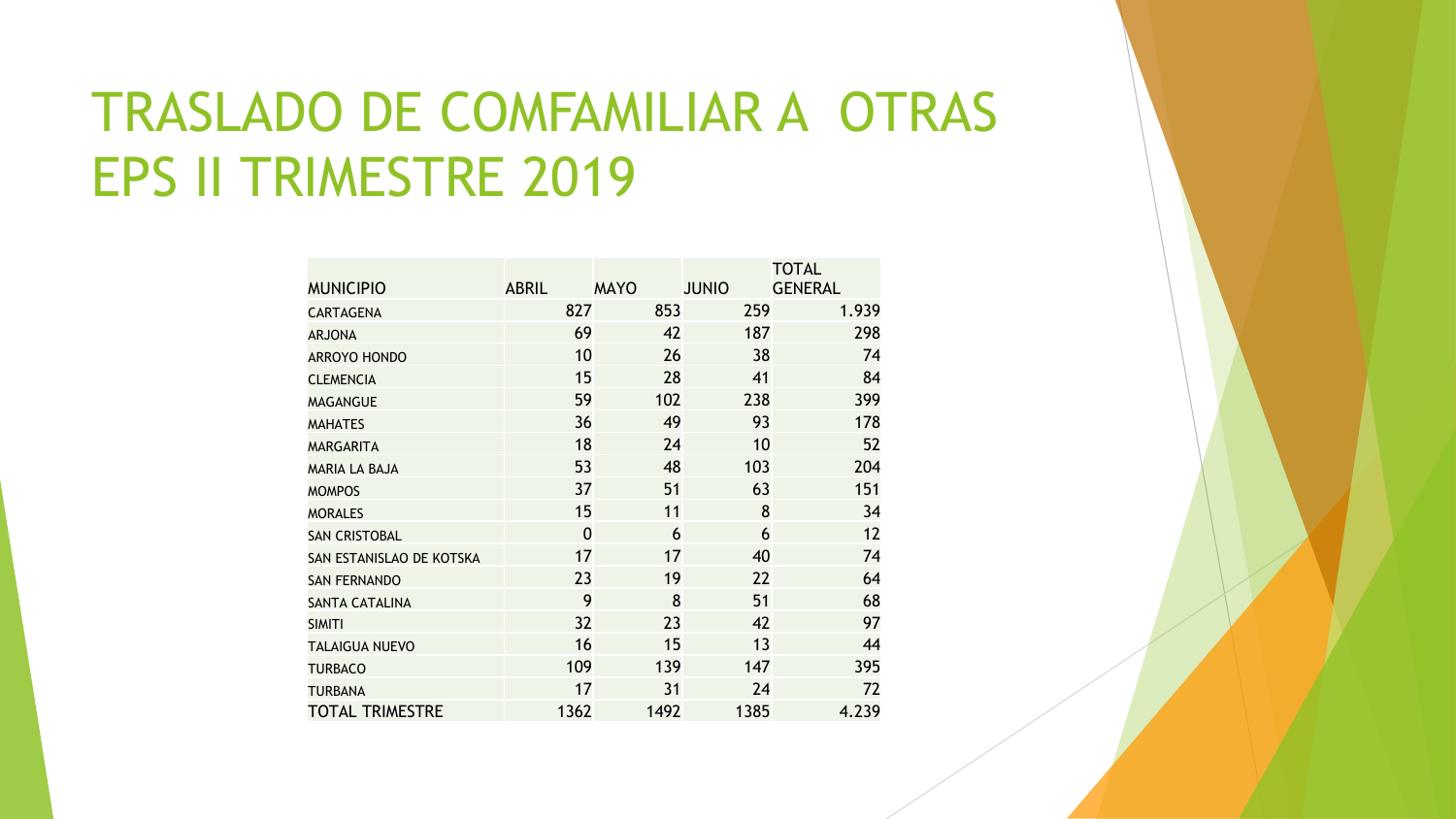# GRAFICO DE TRASLADO DE COMFAMILIAR A OTRAS EPS II TRIMESTRE 2019

![](_page_15_Figure_2.jpeg)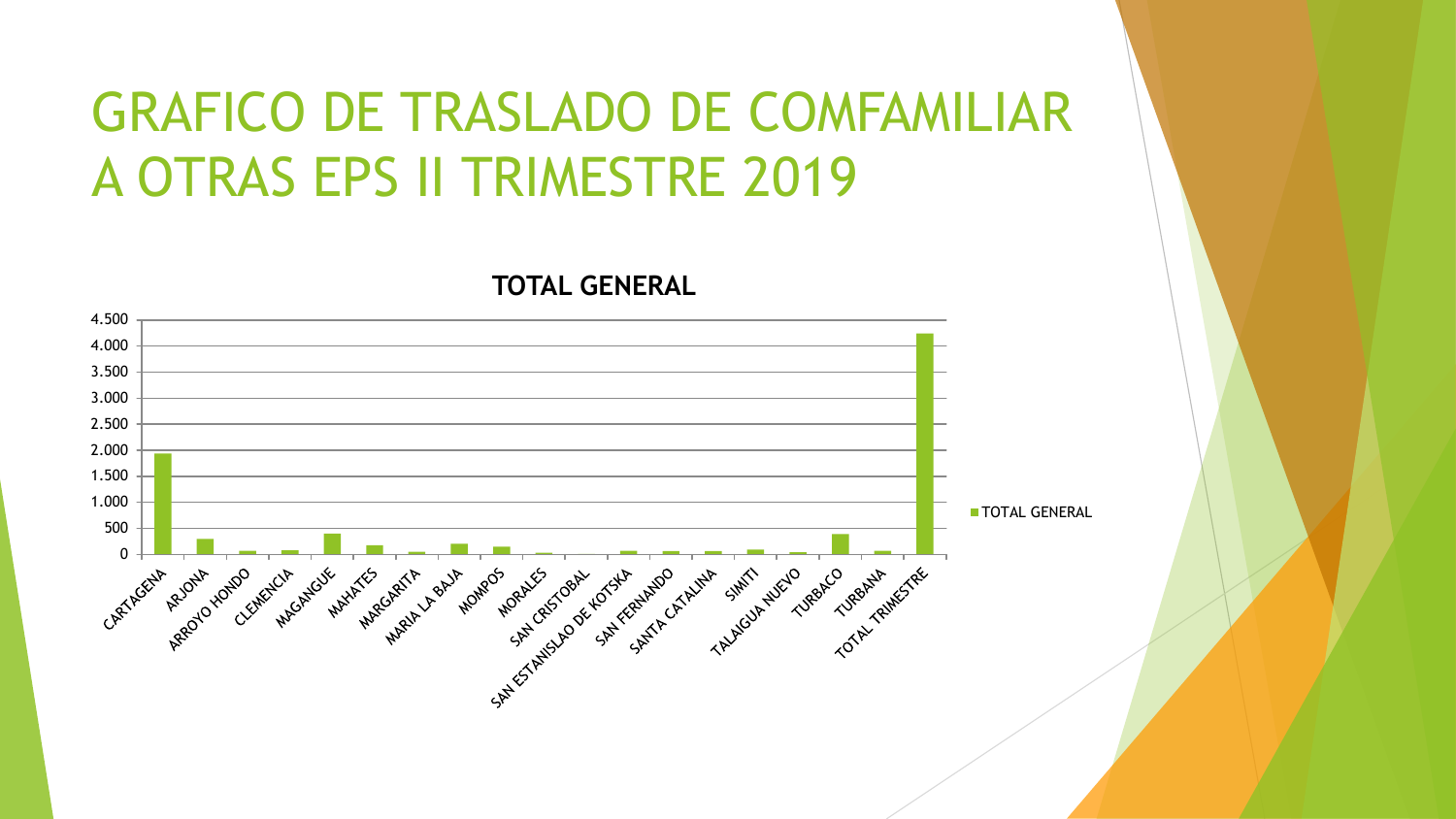# TRASLADO DE COMFAMILIAR A OTRAS EPS III TRIMESTRE 2019

|                          |                |                | SEPTIEMBR TOTAL |                |
|--------------------------|----------------|----------------|-----------------|----------------|
| <b>MUNICIPIO</b>         | <b>JULIO</b>   | <b>AGOSTO</b>  | E               | <b>GENERAL</b> |
| <b>CARTAGENA</b>         | 2947           | 876            | 1033            | 4.856          |
| <b>ARJONA</b>            | 200            | 121            | 132             | 453            |
| <b>ARROYO HONDO</b>      | 55             | 23             | 14              | 92             |
| <b>CLEMENCIA</b>         | 43             | 41             | 39              | 123            |
| <b>MAGANGUE</b>          | 129            | 99             | 156             | 384            |
| <b>MAHATES</b>           | 72             | 117            | 134             | 323            |
| <b>MARGARITA</b>         | 37             | 22             | 15              | 74             |
| <b>MARIA LA BAJA</b>     | 87             | 127            | 76              | 290            |
| <b>MOMPOS</b>            | 62             | 58             | 87              | 207            |
| <b>MORALES</b>           | 8              | $\overline{7}$ | 9               | 24             |
| <b>SAN CRISTOBAL</b>     | 1              | 5              | 6               | 12             |
| SAN ESTANISLAO DE KOTSKA | 37             | 32             | 26              | 95             |
| <b>SAN FERNANDO</b>      | $\overline{4}$ | 27             | 9               | 40             |
| <b>SANTA CATALINA</b>    | 19             | 23             | 32              | 74             |
| <b>SIMITI</b>            | 47             | 31             | 27              | 105            |
| <b>TALAIGUA NUEVO</b>    | 11             | 25             | 6               | 42             |
| <b>TURBACO</b>           | 102            | 207            | 182             | 491            |
| <b>TURBANA</b>           | 19             | 57             | 40              | 116            |
| <b>TOTAL TRIMETRE</b>    | 3880           | 1898           | 2023            | 7.801          |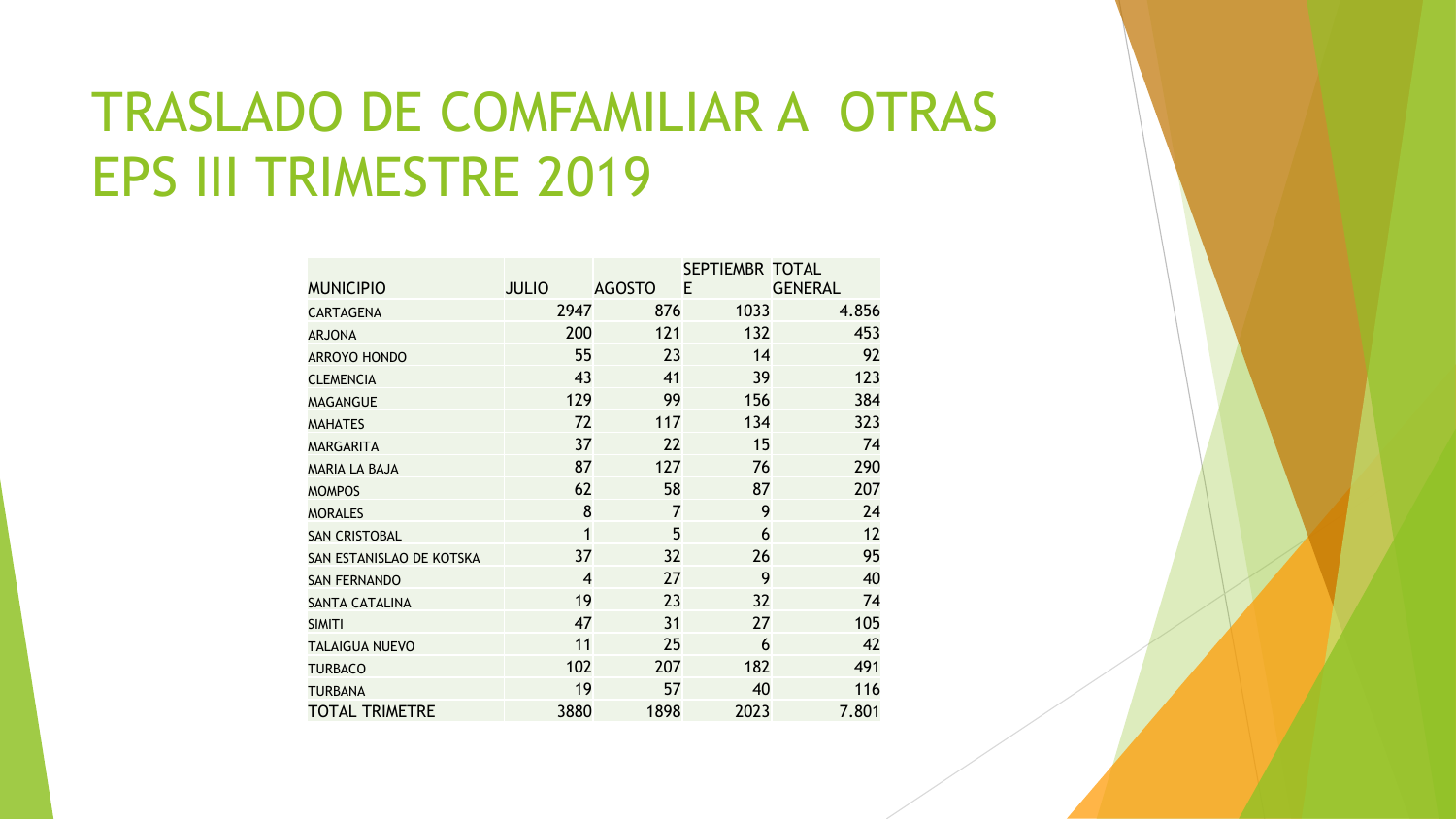# GRAFICA DE TRASLADO DE COMFAMILIAR A OTRAS EPS III TRIMESTRE 2019

![](_page_17_Figure_2.jpeg)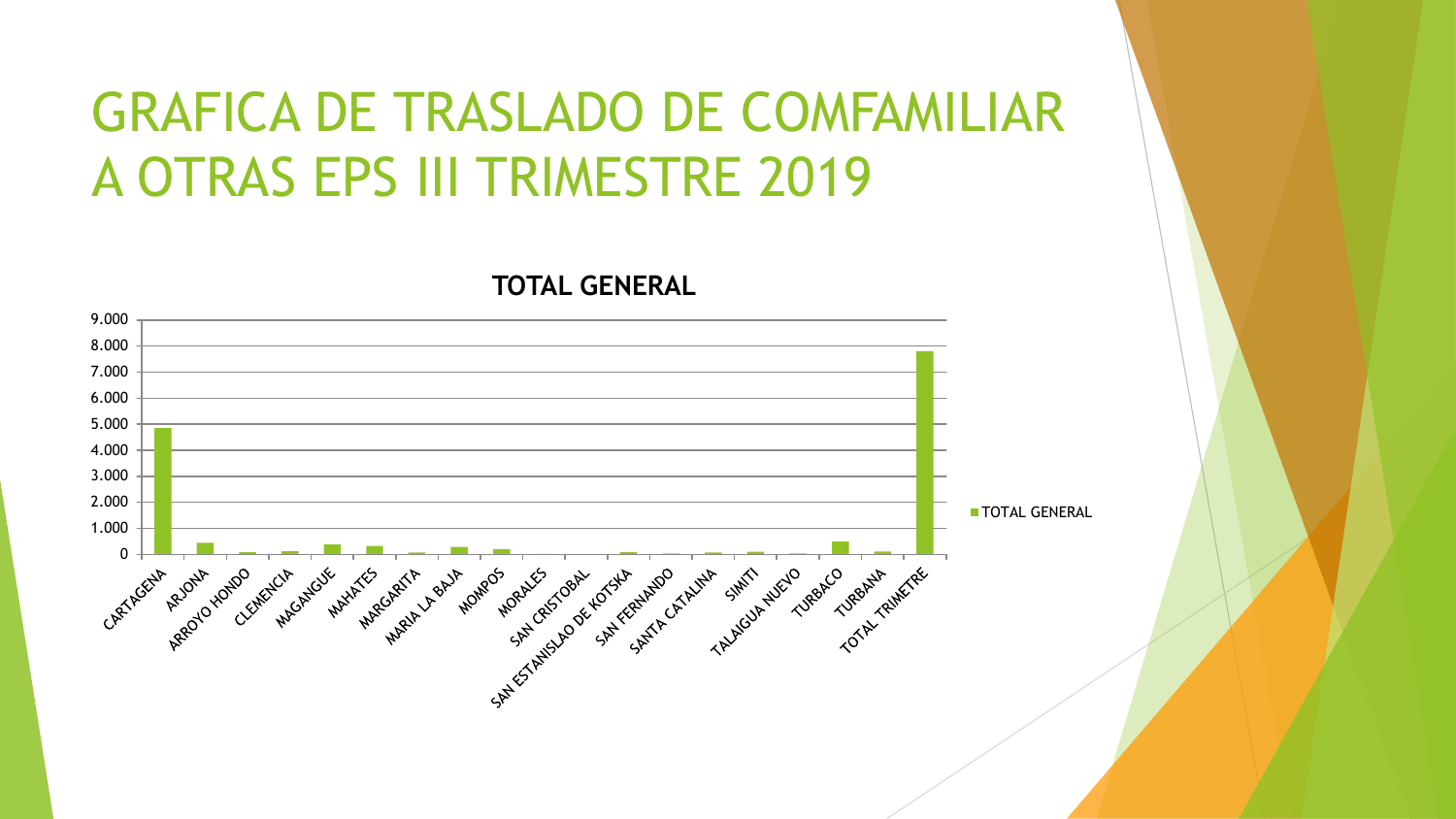# TRASLADO DE COMFAMILIAR A OTRAS EPS IV TRIMESTRE 2019

|                          |                |                             |      | <b>TOTAL</b> |
|--------------------------|----------------|-----------------------------|------|--------------|
| <b>MUNICIPIO</b>         | <b>OCTUBRE</b> | NOVIEMBRE DICIEMBRE GENERAL |      |              |
| <b>CARTAGENA</b>         | 729            | 152                         | 1413 | 2.294        |
| <b>ARJONA</b>            | 138            | 34                          | 161  | 333          |
| <b>ARROYO HONDO</b>      | 129            | 22                          | 61   | 212          |
| <b>CLEMENCIA</b>         | 53             | 152                         | 41   | 246          |
| <b>MAGANGUE</b>          | 147            | 15                          | 157  | 319          |
| <b>MAHATES</b>           | 97             | 23                          | 111  | 231          |
| <b>MARGARITA</b>         | 14             | 5                           | 30   | 49           |
| <b>MARIA LA BAJA</b>     | 99             | 152                         | 95   | 346          |
| <b>MOMPOS</b>            | 101            | 238                         | 150  | 489          |
| <b>MORALES</b>           | 10             | 21                          | 24   | 55           |
| <b>SAN CRISTOBAL</b>     | 9              | 3                           | 15   | 27           |
| SAN ESTANISLAO DE KOTSKA | 21             | 8                           | 51   | 80           |
| <b>SAN FERNANDO</b>      | $\overline{3}$ | 90                          | 27   | 120          |
| <b>SANTA CATALINA</b>    | 24             | $\overline{2}$              | 30   | 56           |
| <b>SIMITI</b>            | 36             | 32                          | 53   | 121          |
| <b>TALAIGUA NUEVO</b>    | 9              | 111                         | 29   | 149          |
| <b>TURBACO</b>           | 187            | 110                         | 256  | 553          |
| <b>TURBANA</b>           | 46             | 19                          | 36   | 101          |
| <b>TOTAL TRIMESTRE</b>   | 1852           | 1189                        | 2740 | 5.781        |